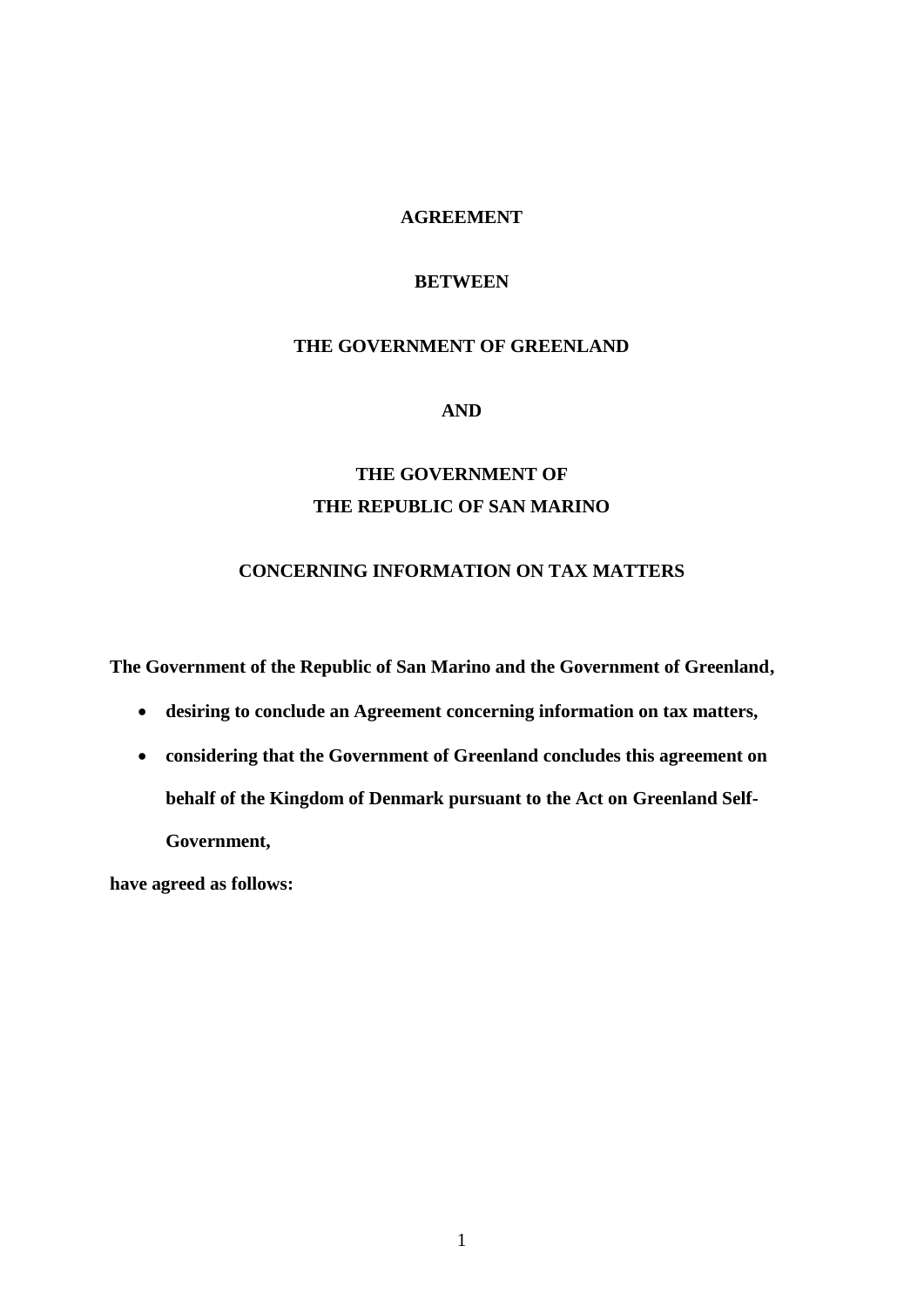## **Article 1 Object and scope of the agreement**

The competent authorities of the Contracting Parties shall provide assistance through exchange of information that is foreseeably relevant to the administration and enforcement of the domestic laws of the Contracting Parties concerning taxes covered by this Agreement. Such information shall include information that is foreseeably relevant to the determination, assessment and collection of such taxes, the recovery and enforcement of tax claims, or the investigation or prosecution of tax matters. Information shall be exchanged in accordance with the provisions of this Agreement and shall be treated as confidential in the manner provided in Article 8. The rights and safeguards secured to persons by the laws or administrative practice of the requested Party remain applicable to the extent that they do not unduly prevent or delay effective exchange of information.

# **Article 2**

### **Jurisdiction**

A Requested Party is not obligated to provide information which is neither held by its authorities nor in the possession or control of persons who are within its territorial jurisdiction.

### **Article 3**

### **Taxes covered**

1. This Agreement shall apply to the following taxes imposed by the Contracting Parties:

a) in the case of San Marino:

the General Income Tax which is levied:

- (i) on individuals;
- (ii) on bodies corporate and proprietorships

b) in the case of Greenland:

- (i) the Government tax;
- (ii) the special Government tax;
- (iii) the communal tax;
- (iv) the intercommual tax;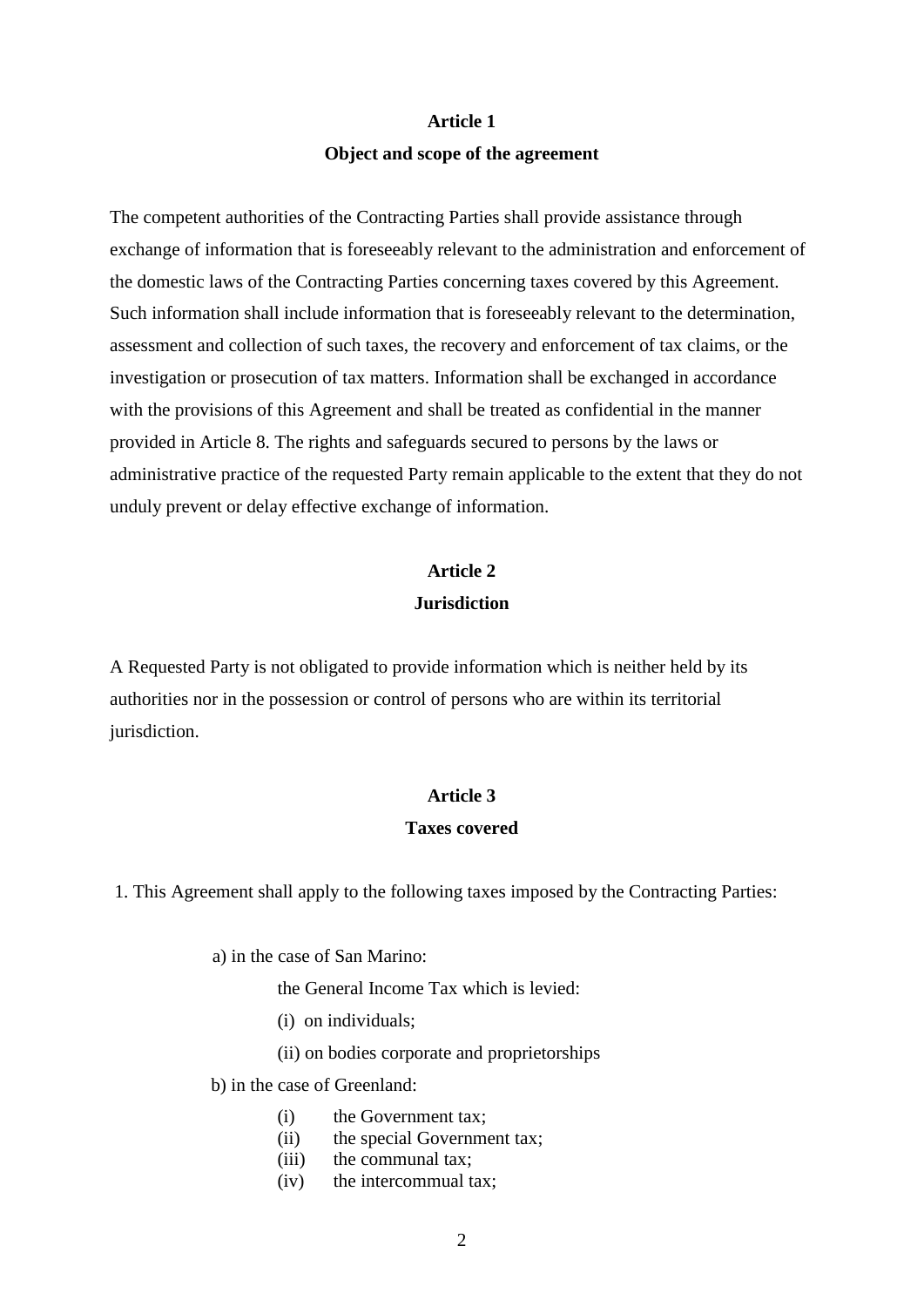- (v) the company tax;
- (vi) the dividend tax;
- (vii) the royalty tax; and
- (viii) labour market tax.

2. This Agreement shall also apply to any identical or any substantially similar taxes imposed after the date of signature of the Agreement in addition to or in place of the existing taxes. The competent authorities of the Contracting Parties shall notify each other of any substantial changes to the taxation and related information gathering measures covered by the Agreement.

### **Article 4 Definitions**

1. For the purposes of this Agreement, unless otherwise defined:

a) the term "Contracting Party" means the Republic of San Marino or Greenland as the context requires;

b) the term "San Marino" means the territory of the Republic of San Marino, including any other area within which the Republic of San Marino, in accordance with international law, exercises sovereign rights or jurisdiction;

c) the term "Greenland" means the landmass of Greenland and its territorial waters and any area outside the territorial waters where Denmark or Greenland according to domestic legislation and in accordance with international law, may exercise its rights with respect to the seabed and subsoil and their natural resources;

d) the term "competent authority" means:

(i) in San Marino, the Ministry of Finance;

(ii) in Greenland, the Minister of Finance or his delegate;

e) the term "person" includes an individual, a company and any other body of persons;

f) the term "company" means any body corporate or any entity that is treated as a body corporate for tax purposes;

g) the term "publicly traded company" means any company whose principal class of shares is listed on a recognised stock exchange provided its listed shares can be readily purchased or sold by the public. Shares can be purchased or sold "by the public" if the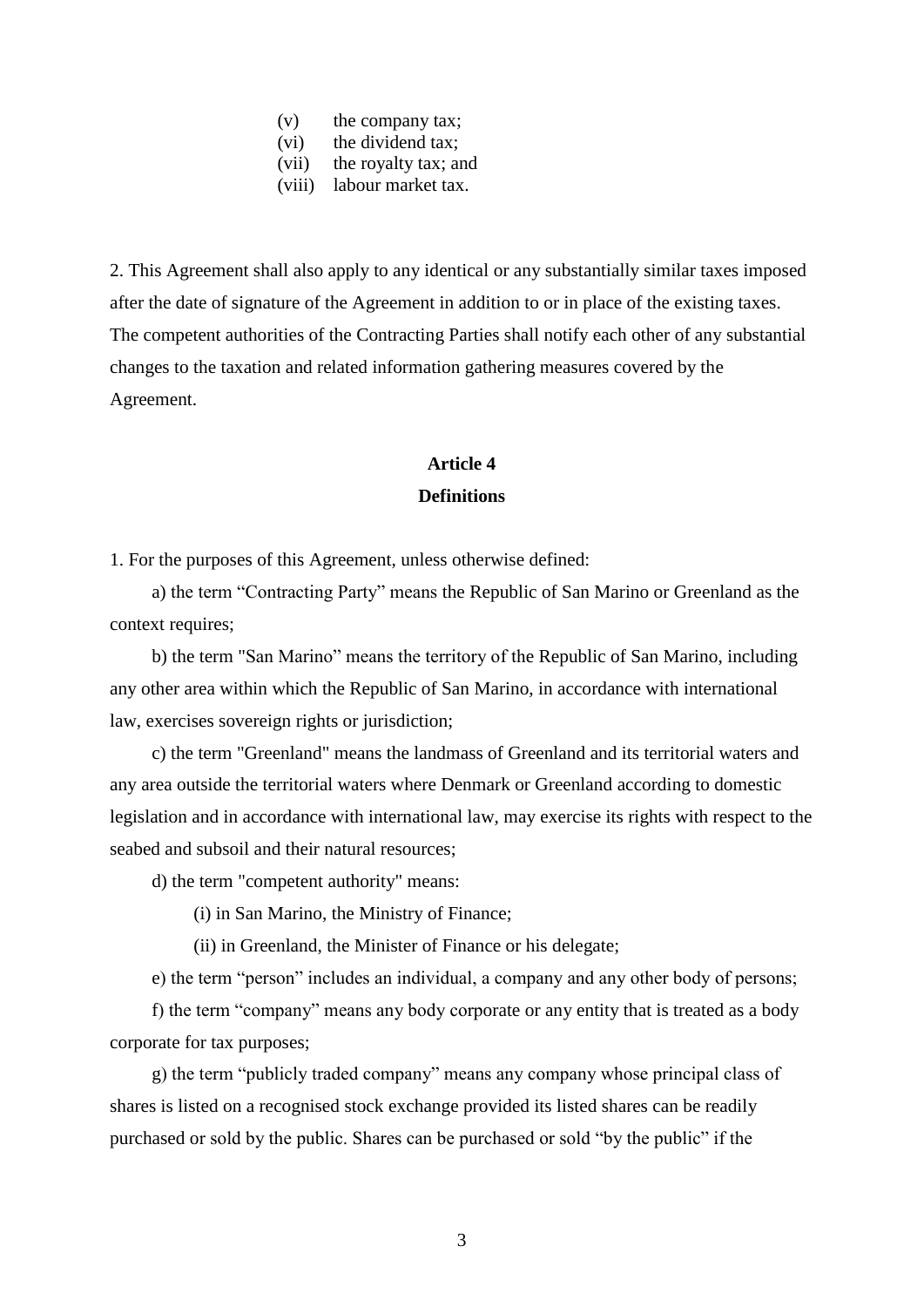purchase or sale of shares is not implicitly or explicitly restricted to a limited group of investors;

h) the term "principal class of shares" means the class or classes of shares representing a majority of the voting power and value of the company;

i) the term "recognised stock exchange" means any stock exchange agreed upon by the competent authorities of the Contracting Parties;

j) the term "collective investment fund or scheme" means any pooled investment vehicle, irrespective of legal form. The term "public collective investment fund or scheme" means any collective investment fund or scheme provided the units, shares or other interests in the fund or scheme can be readily purchased, sold or redeemed by the public. Units, shares or other interests in the fund or scheme can be readily purchased, sold or redeemed "by the public" if the purchase, sale or redemption is not implicitly or explicitly restricted to a limited group of investors;

k) the term "tax" means any tax to which the Agreement applies;

l) the term "applicant Party" means the Contracting Party requesting information;

m) the term "requested Party" means the Contracting Party requested to provide information;

n) the term "information gathering measures" means laws and administrative or judicial procedures that enable a Contracting Party to obtain and provide the requested information;

o) the term "information" means any fact, statement or record in any form whatever;

p) the term "criminal tax matters" means tax matters involving intentional conduct which is liable to prosecution under the criminal laws of the applicant party;

q) the term "criminal laws" means all criminal laws designated as such under domestic law irrespective of whether contained in the tax laws, the criminal code or other statutes.

2. As regards the application of this Agreement at any time by a Contracting Party, any term not defined therein shall, unless the context otherwise requires, have the meaning that it has at that time under the law of that Party, any meaning under the applicable tax laws of that Party prevailing over a meaning given to the term under other laws of that Party.

### **Article 5 Exchange of Information Upon Request**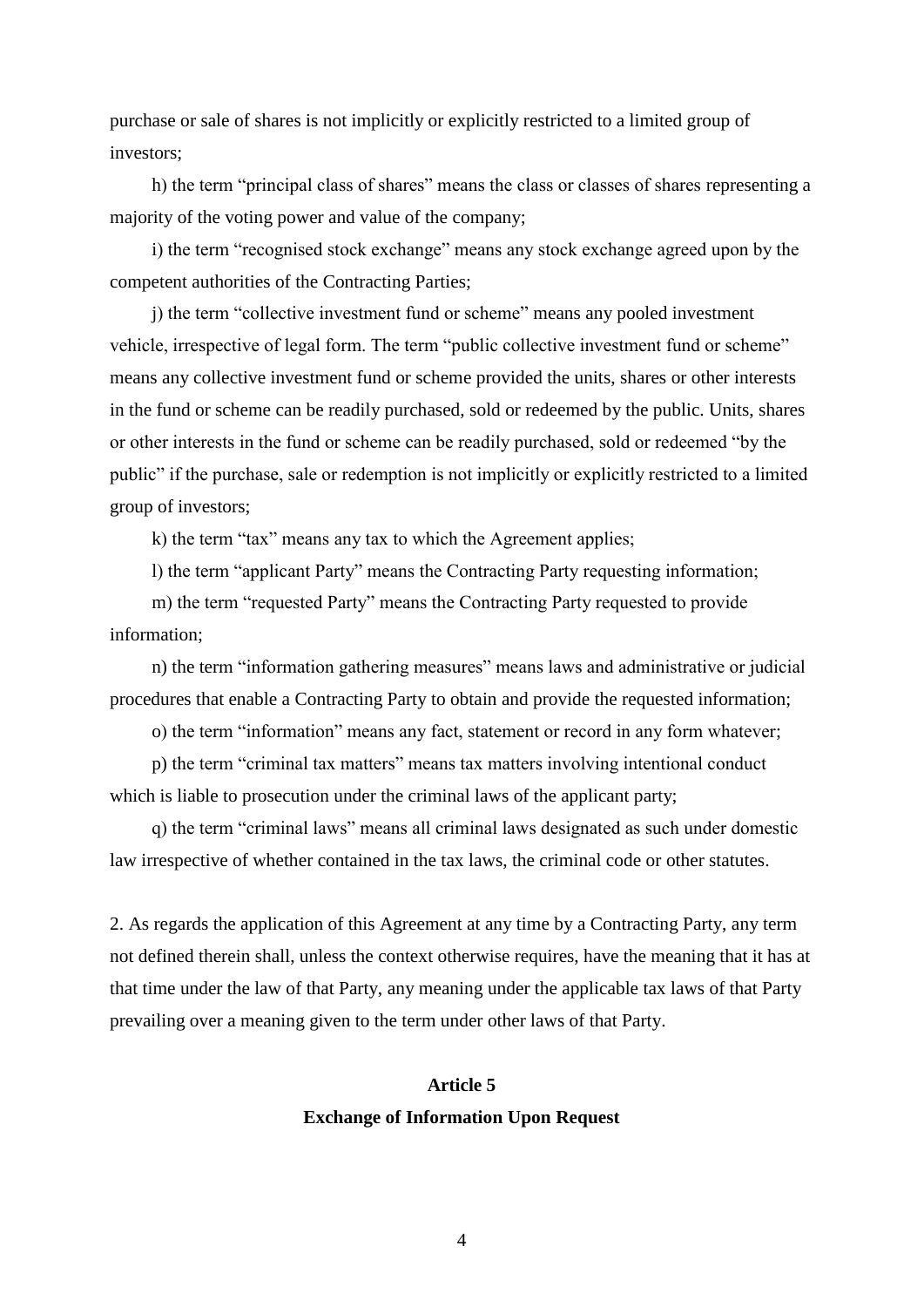1. The competent authority of the requested Party shall provide upon request information for the purposes referred to in Article 1. Such information shall be exchanged without regard to whether the conduct being investigated would constitute a crime under the laws of the requested Party if such conduct occurred in the requested Party.

2. If the information in the possession of the competent authority of the requested Party is not sufficient to enable it to comply with the request for information, that Party shall use all relevant information gathering measures to provide the applicant Party with the information requested, notwithstanding that the requested Party may not need such information for its own tax purposes.

3. If specifically requested by the competent authority of an applicant Party, the competent authority of the requested Party shall provide information under this Article, to the extent allowable under its domestic laws, in the form of depositions of witnesses and authenticated copies of original records.

4. Each Contracting Party shall ensure that its competent authorities for the purposes specified in Article 1 of the Agreement, have the authority to obtain and provide upon request:

a) information held by banks, other financial institutions, and any person acting in an agency or fiduciary capacity including nominees and trustees;

b) information regarding the ownership of companies, partnerships, trusts, foundations, "Anstalten" and other persons, including, within the constraints of Article 2, ownership information on all such persons in an ownership chain; in the case of trusts, information on settlors, trustees and beneficiaries; and in the case of foundations, information on founders, members of the foundation council and beneficiaries. Further, this Agreement does not create an obligation on the Contracting Parties to obtain or provide ownership information with respect to publicly traded companies or public collective investment funds or schemes unless such information can be obtained without giving rise to disproportionate difficulties.

5. The competent authority of the applicant Party shall provide the following information to the competent authority of the requested Party when making a request for information under the Agreement to demonstrate the foreseeable relevance of the information to the request:

(a) the identity of the person under examination or investigation;

5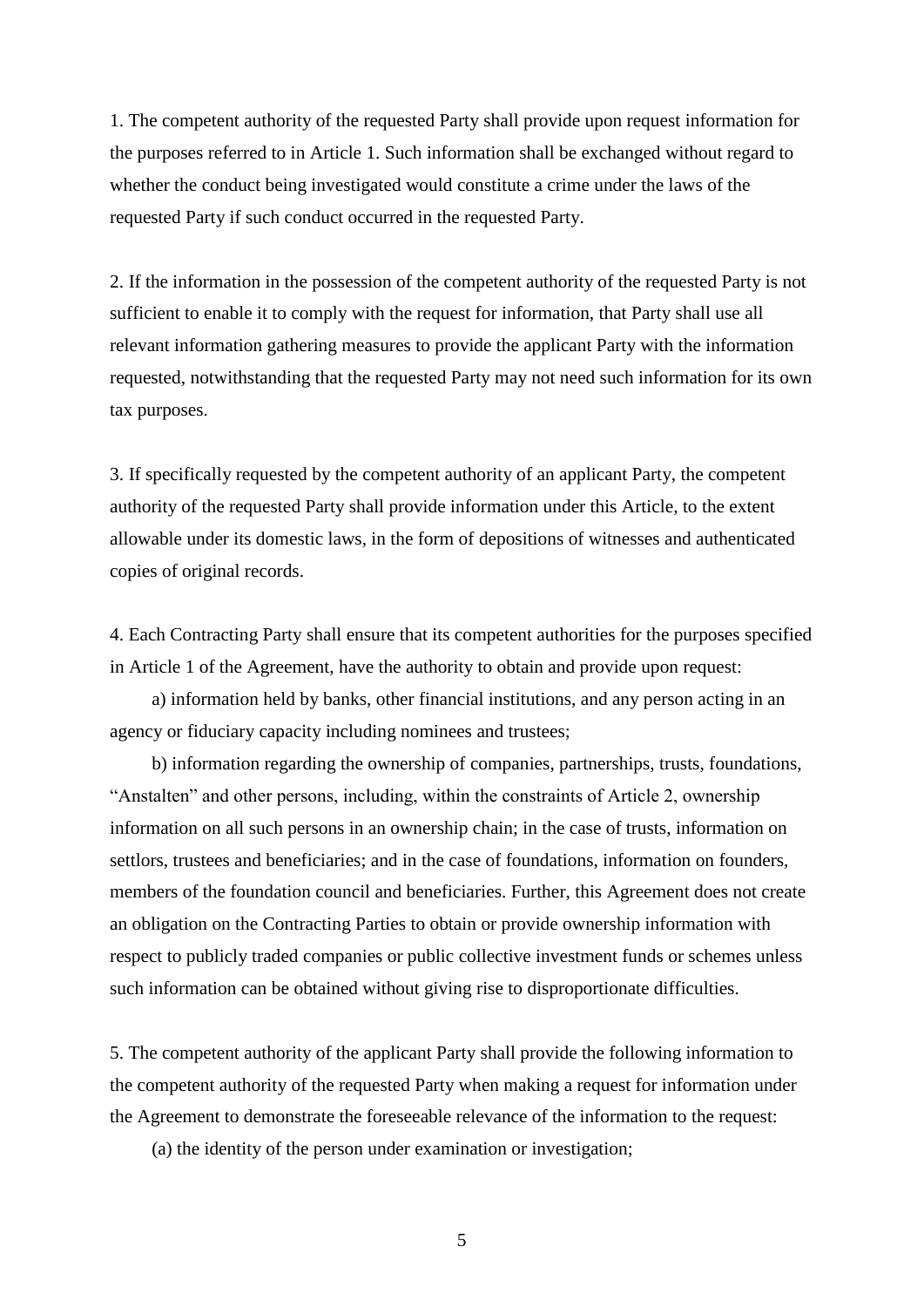(b) a statement of the information sought including its nature and the form in which the applicant Party wishes to receive the information from the requested Party;

(c) the tax purpose for which the information is sought;

(d) grounds for believing that the information requested is held in the requested Party or is in the possession or control of a person within the jurisdiction of the requested Party;

(e) to the extent known, the name and address of any person believed to be in possession of the requested information;

(f) a statement that the request is in conformity with the law and administrative practices of the applicant Party, that if the requested information was within the jurisdiction of the applicant Party then the competent authority of the applicant Party would be able to obtain the information under the laws of the applicant Party or in the normal course of administrative practice and that it is in conformity with this Agreement;

(g) a statement that the applicant Party has pursued all means available in its own territory to obtain the information, except those that would give rise to disproportionate difficulties.

6. The competent authority of the requested Party shall forward the requested information as promptly as possible to the applicant Party. To ensure a prompt response, the competent authority of the requested Party shall:

a) Confirm receipt of a request in writing to the competent authority of the applicant Party and shall notify the competent authority of the applicant Party of deficiencies in the request, if any, within 60 days of the receipt of the request.

b) If the competent authority of the requested Party has been unable to obtain and provide the information within 90 days of receipt of the request, including if it encounters obstacles in furnishing the information or it refuses to furnish the information, it shall immediately inform the applicant Party, explaining the reason for its inability, the nature of the obstacles or the reasons for its refusal.

### **Article 6 Tax Examinations Abroad**

1. A Contracting Party may allow representatives of the competent authority of the other Contracting Party to enter the territory of the first-mentioned Party to interview individuals and examine records with the written consent of the persons concerned. The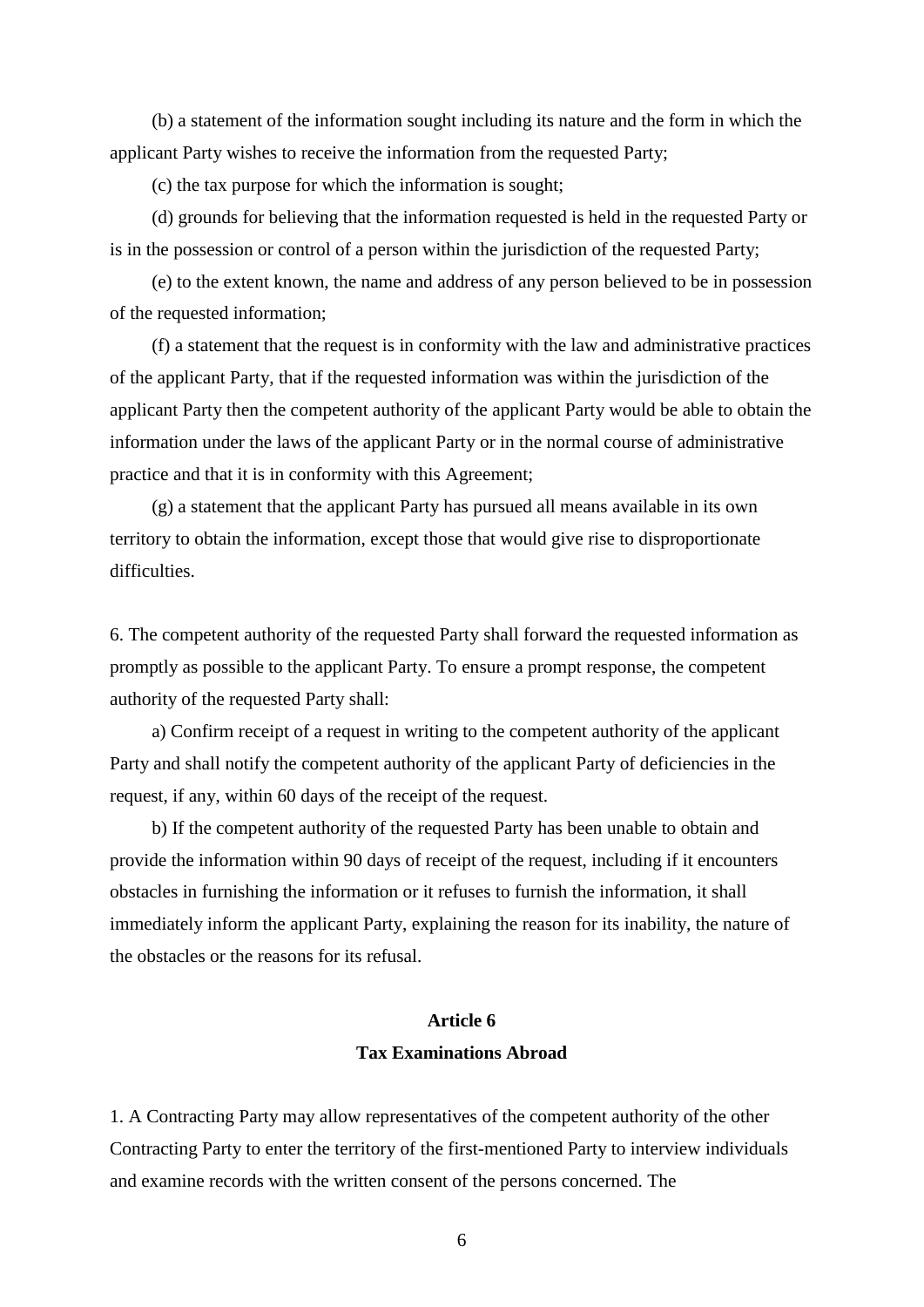competent authority of the second-mentioned Party shall notify the competent authority of the first-mentioned Party of the time and place of the meeting with the individuals concerned.

2. At the request of the competent authority of one Contracting Party, the competent authority of the other Contracting Party may allow representatives of the competent authority of the first-mentioned Party to be present at the appropriate part of a tax examination in the second-mentioned Party.

3. If the request referred to in paragraph 2 is acceded to, the competent authority of the Contracting Party conducting the examination shall, as soon as possible, notify the competent authority of the other Party about the time and place of the examination, the authority or official designated to carry out the examination and the procedures and conditions required by the first-mentioned Party for the conduct of the examination. All decisions with respect to the conduct of the tax examination shall be made by the Party conducting the examination.

## **Article 7 Possibility of Declining a Request**

1. The requested Party shall not be required to obtain or provide information that the applicant Party would not be able to obtain under its own laws for purposes of the administration or enforcement of its own tax laws. The competent authority of the requested Party may decline to assist where the request is not made in conformity with this Agreement.

2. The provisions of this Agreement shall not impose on a Contracting Party the obligation to supply information which would disclose any trade, business, industrial, commercial or professional secret or trade process. Notwithstanding the foregoing, information of the type referred to in Article 5, paragraph 4 shall not be treated as such a secret or trade process merely because it meets the criteria in that paragraph.

3. The provisions of this Agreement shall not impose on a Contracting Party the obligation to obtain or provide information, which would reveal confidential communications between a client and an attorney, solicitor or other admitted legal representative where such communications are:

(a) produced for the purposes of seeking or providing legal advice or

7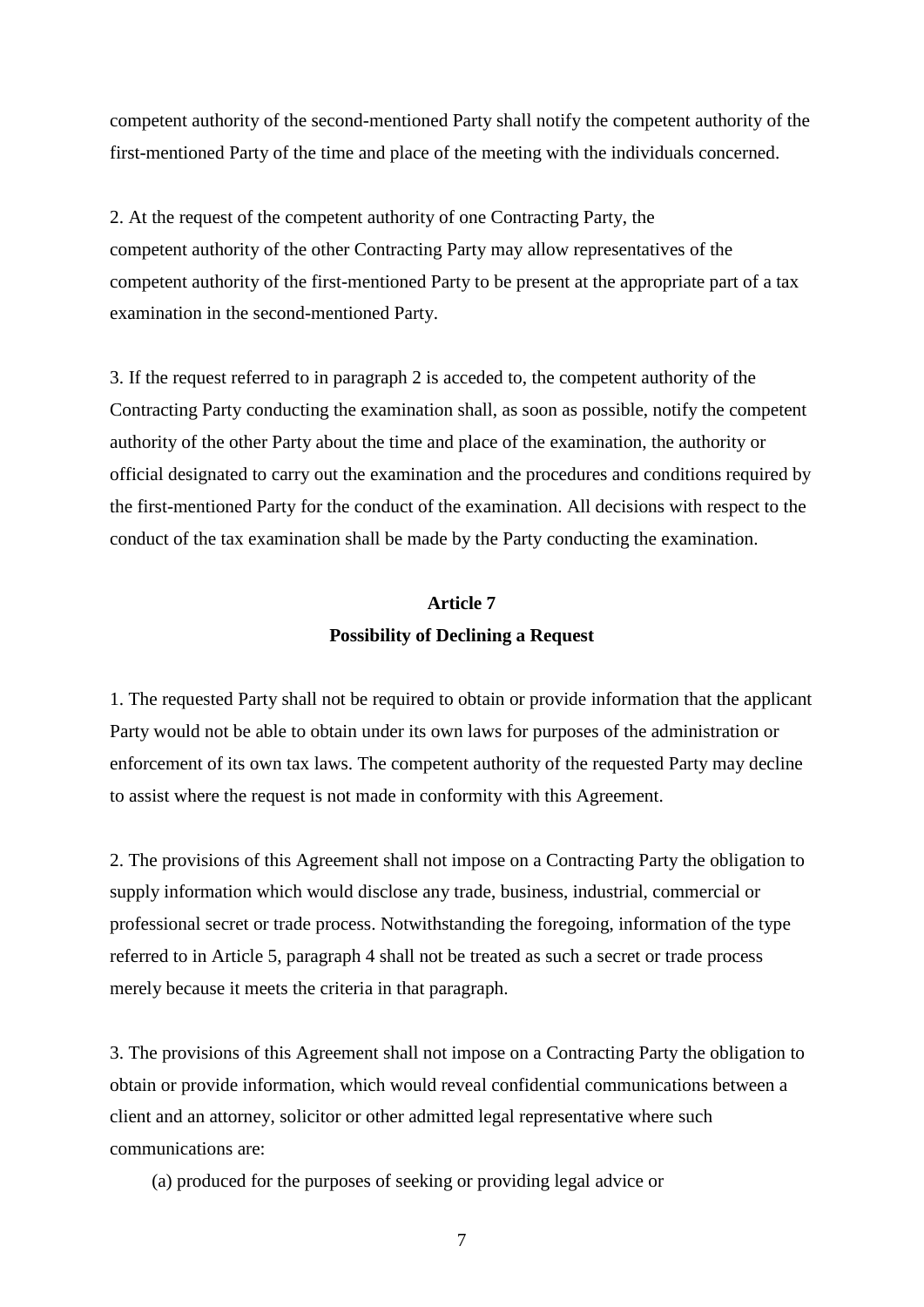(b) produced for the purposes of use in existing or contemplated legal proceedings.

4. The requested Party may decline a request for information if the disclosure of the information would be contrary to public policy (ordre public).

5. A request for information shall not be refused on the ground that the tax claim giving rise to the request is disputed.

6. The requested Party may decline a request for information if the information is requested by the applicant Party to administer or enforce a provision of the tax law of the applicant Party, or any requirement connected therewith, which discriminates against a national of the requested Party as compared with a national of the applicant Party in the same circumstances.

## **Article 8 Confidentiality**

Any information received by a Contracting Party under this Agreement shall be treated as confidential and may be disclosed only to persons or authorities (including courts and administrative bodies) in the jurisdiction of the Contracting Party concerned with the assessment or collection of, the enforcement or prosecution in respect of, or the determination of appeals in relation to, the taxes imposed by a Contracting Party. Such persons or authorities shall use such information only for such purposes. They may disclose the information in public court proceedings or in judicial decisions. The information may not be disclosed to any other person or entity or authority or any other jurisdiction without the express written consent of the competent authority of the requested Party.

### **Article 9 Costs**

Incidence of costs incurred in providing assistance shall be agreed by the Contracting Parties.

### **Article 10**

#### **Mutual agreement procedure**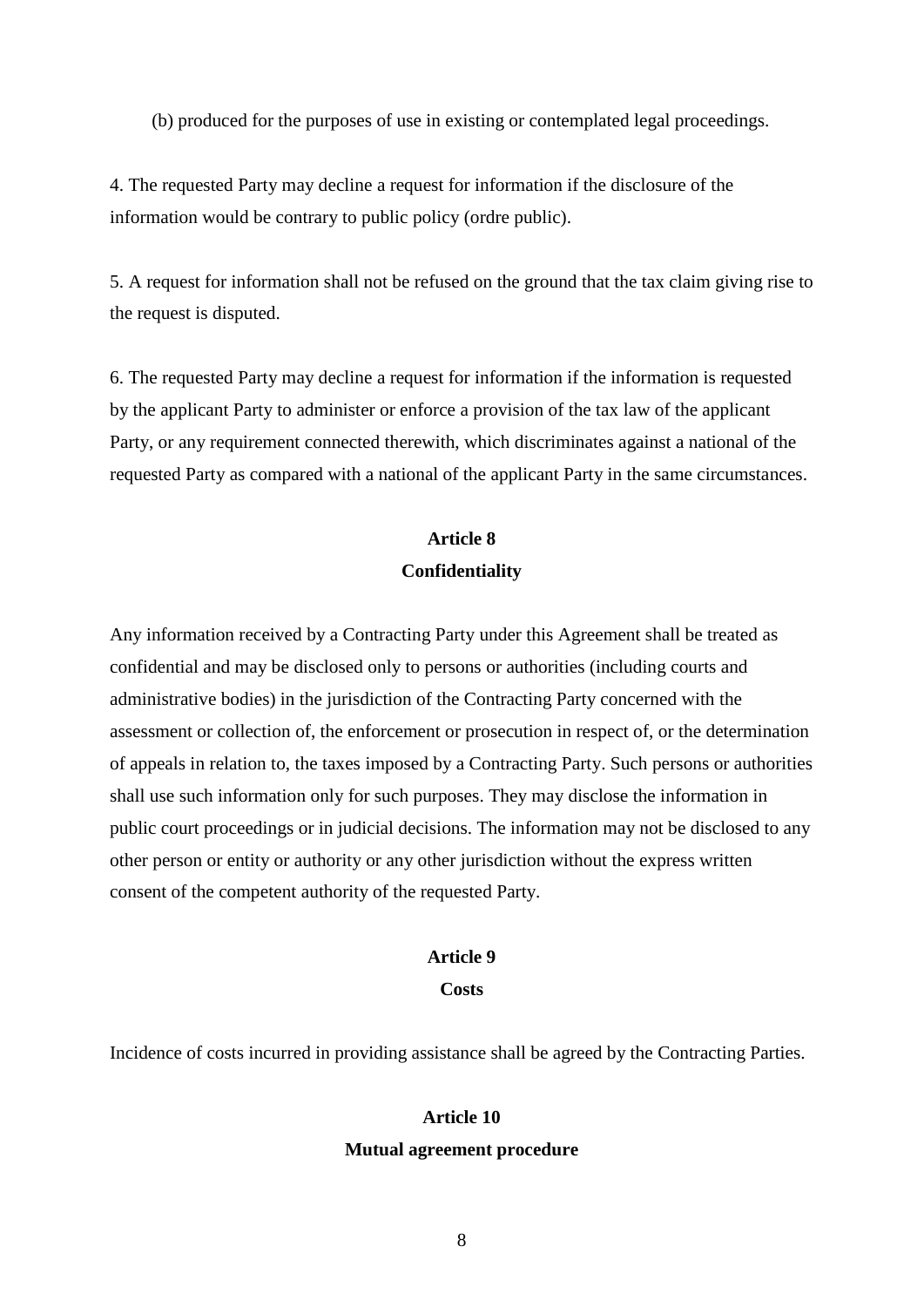1. Where difficulties or doubts arise between the Parties regarding the implementation or interpretation of this Agreement, the respective competent authorities shall endeavour to resolve the matter by mutual agreement.

2. In addition to the agreements referred to in paragraph 1, the competent authorities of the Contracting Parties may mutually agree on the procedures to be used under Articles 5 and 6.

3. The competent authorities of the Contracting Parties may communicate with each other directly for purposes of reaching agreement under this Article.

# **Article 11**

### **Entry into Force**

1. Each of the Parties shall notify the other in writing of the completion of the procedures required by its law for the entry into force of this Agreement.

2. The Agreement shall enter into force on the thirtieth day after the receipt of the later of these notifications and shall thereupon have effect

(a) for criminal tax matters, on the date;

(b) for all other matters covered in Article 1, for taxable periods beginning on or after the first day of January of the year next following the date on which the Agreement enters into force, or where there is no taxable period, for all charges to tax arising on or after the first day of January of the year next following the date on which the Agreement enters into force.

### **Article 12 Termination**

1. This Agreement shall remain in force until terminated by a Party. Either Party may terminate the Agreement by giving written notice of termination to the other Party. In such case, the Agreement shall cease to have effect on the first day of the month following the end of the period of six months after the date of receipt of notice of termination by the other Party.

2. In the event of termination, both Parties shall remain bound by the provisions of Article 8 with respect to any information obtained under the Agreement.